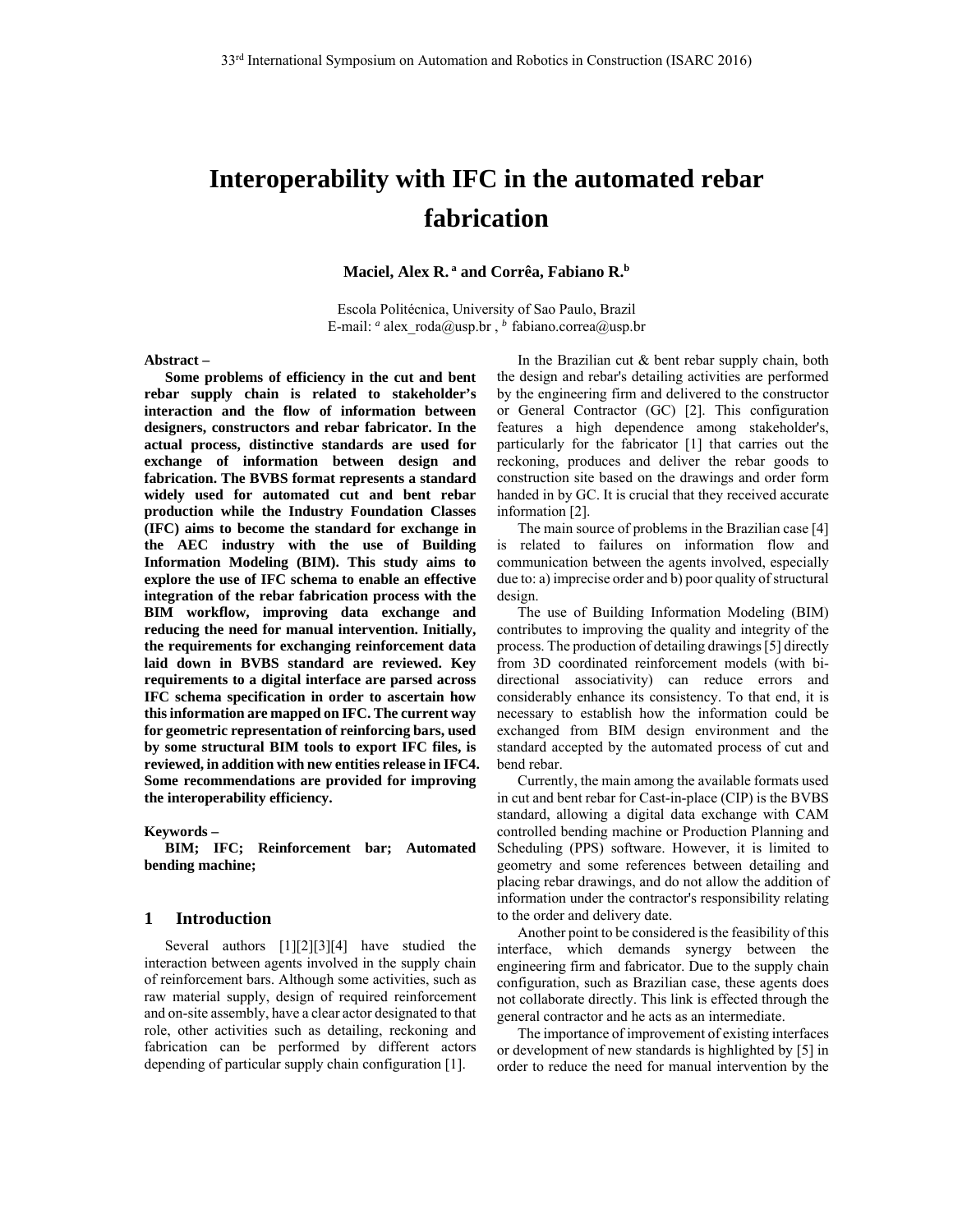fabricator. However, it must also consider interfaces that allow the reuse of information created along the design, detailing, planning and procurement phases and enables the collaboration between all stakeholders.

Nowadays, the improvement of existing standards maintaining compatibility with existing cut and bent reinforcement industrial plants can be considered a suitable choice to be held alongside the development of new standards.

For being a consolidated and non-proprietary format for information exchange in the AEC industry, the use of the Industry Foundation Classes (IFC) appears as a good option alongside rebar supply chain.

In this study we analyzed the requirements for exchanging reinforcement data laid down in BVBS standard in order to ascertain how this information are mapped on IFC schema. There is a particular interest in the geometric representation of reinforcing bars, and we provide a comparison of forms present in some structural BIM tools to export IFC files, in addition with the reviewed new entities released in IFC4.

#### **2 Design-production digital interface**

Although the CAD-CAM integration have been in use for several years, the majority of standards and file formats have been developed considering a CAD context focused on bending patterns based on 2D drawings **Error! Reference source not found.**. This solution is effective especially when both detailing and production are under fabricator's control as in the United States. Otherwise, it requires a smooth communication among the players.

Table 1. List of some standard files formats used for digital interface

| Name                   | Developer                                        | File   |
|------------------------|--------------------------------------------------|--------|
|                        |                                                  | format |
| <b>BVBS</b>            | Bundes Vereinigung der<br>BauSoftwarehäuser E.V. | .abs   |
| ProgressXML            | Progress Maschinen &<br>Automation AG.           | .pxml  |
| Unitechnik 7.0         | Unitechnik Systems<br>GmbH                       | uxml   |
| Unitechnik 6 1         | Unitechnik Systems<br>GmbH                       | .cam   |
| Rebar Data<br>Exchange | <b>Applied Systems</b><br>Associates, Inc. (aSa) | rdx    |

There is a variety of standards and files formats on the market, which allows the transcription of the information contained in the reinforcement detailing design in a digital format, as shown in Table 1. Some formats are proprietary while others are created jointly by the cutting and bending rebar supply chain stakeholders.

 Amid the available formats the BVBS standard represent the main used on automation of cut and bent rebar manufacture for Cast-in-Place industry. ProgressXML and Unitechnik standards are widely used in precast industry, generally for production of precast wall panels and floor slab.

Some BIM authoring tools have native support for these standards, while others require a third-party plugin to accomplish the design-production digital interface.

# **3 BVBS interface**

The BundesVereinigung der BauSoftwarehäuser standard (BVBS) [6] was developed in consensus by bending machine factories, construction software companies, reinforcement bending works, steel producers and academic institutions to assist the exchange of information between rebar detailing software and CNC controlled bending machines or PPS software without manual intervention.

The BVBS specification features a data structure from the designer's perspective regardless of the fabrication machine which will be used and may also be understandable without authoring CAD/BIM tool. The reinforcement data are exchanged through a ASCII encoded text file and, as other CAD-CAM formats, BVBS is focused on 2D drawings.

These files are composed by a data string divided into blocks, and preceded by a recognition code used to set the shape type group, which can be: two-dimensional rebar (BF2D), three-dimensional rebar (BF3D), spiral links (BFWE), mesh (BFMA) or lattice girders (BFGT). The recognition code also enables the machine to check if it will be able to produce the specified shape.

The blocks in the file are arranged in the following order:

- 1. Header block (H): provides data about identification and characteristics of the bar;
- 2. Geometry block (G): describes the rebar's shape bending geometry;
- 3. Chair mesh block (A): defines the positions of the chair mesh in relation to bars.
- 4. Bar block  $(X/Y)$ : used only to mesh for define a diameter, bar origins and length;
- 5. Private block: used for project or other internal data;
- 6. Checksum block (C): for a checksum value.

Besides being a standard widely used in rebar's Castin-Place industry, the BVBS choice was held because it provides the data required by CNC controlled bending machine and can be used either directly at machine via USB or via barcode as a mass production workflow, via PPS software.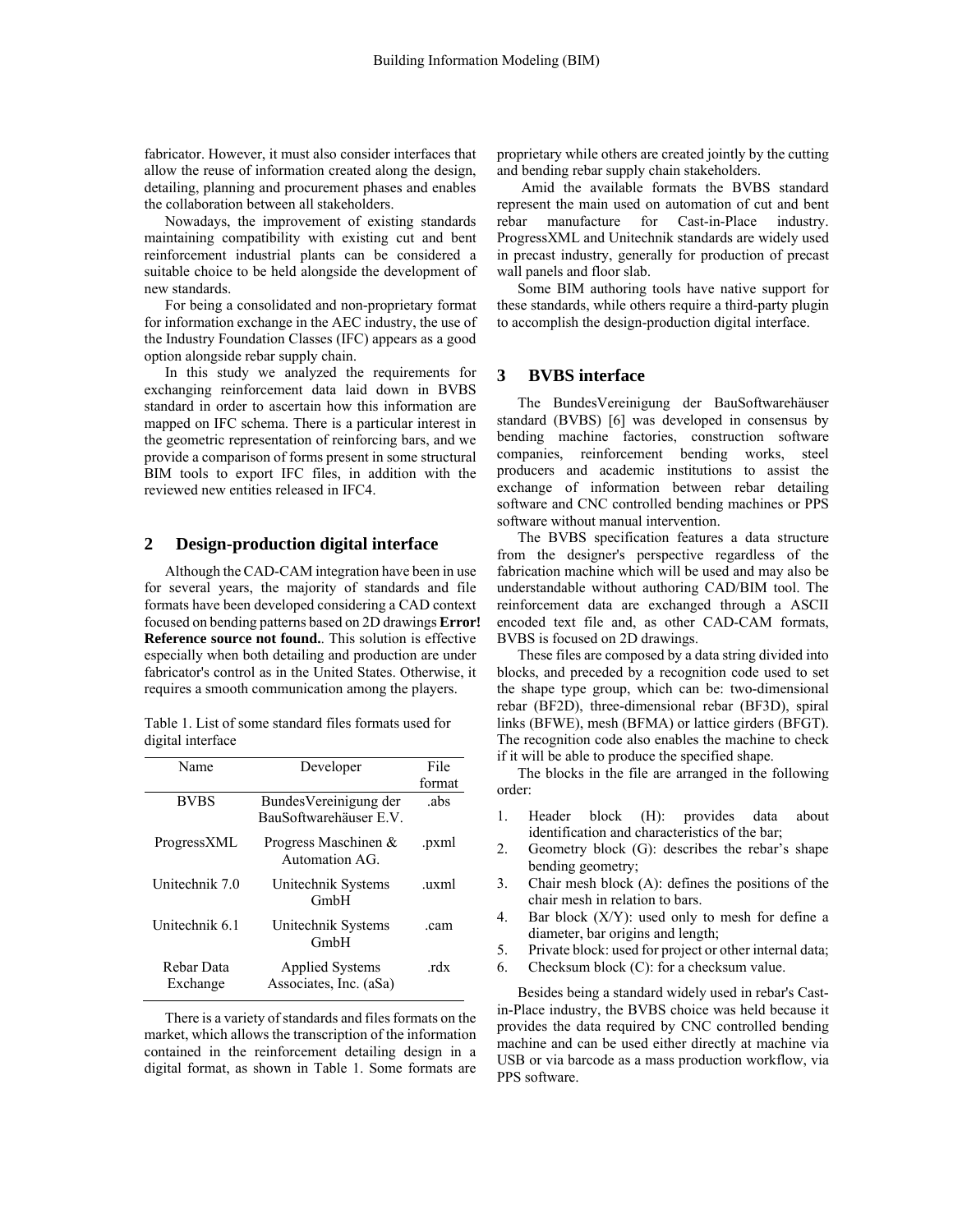Although this standard encompasses a wide variety of reinforcements types like spiral links, standardized meshes or engineered meshes, this article focused only on 2D and 3D reinforcement bars, and in the following sections the header and geometric blocks will be explored in more details.

### **3.1 Header block requirements**

The requirement of the BVBS header block can be split essentially into three groups of information containing:

- **Identification and document reference:** project number (j), drawing number (r) and revision number index (i);
- **Material and rebar properties:** steel grade (g), bar diameter (d) and bending diameter (s);
- **Quantity Sets:** bar length (l), item quantity (n), weight per bar item (e);

#### **3.2 Geometric block requirements**

The coordinate system adopted by BVBS to describe the reinforcement bar geometry is set according to the shape group. While the BF2D (2D rebar) uses polar coordinate, the BF3D (3D rebar) is described in Cartesian coordinates.

The measuring of shape dimensions is based on external length, similarly to the way predicted by some detailing standards as American ACI 315 [7], British BS 8666 [8] or European ISO 3766 [9].

BF2D geometry is described by the leg length (l) and subsequently by angle of the following bend (w). Each bend is determined by the bending diameter indicated in the header block and remains unique for all transitions. In case where distinctive bending diameters are needed, the radius of the bent element (r) must be set on the geometric block.

For defining the BF3D geometry the coordinates of the bar's vertex  $(X, Y, Z)$  shall be provided.

Figure 1 illustrates the BVBS specification for a twodimensional reinforcement bar.



Figure 1. Example of a two-dimensional reinforcement bar (BF2D) according to BVBS specification [6]

## **4 Interoperability with IFC**

Since 2013, the Industry Foundation Classes (IFC) is a ISO standard (ISO 16739:2013) proposed by buildingSMART, and currently is in its IFC4 Add. 1 [10] version. It is a data schema that encodes information related to the entire lifecycle of a building.

In its data architecture, there is a layer of data with many different discipline domains including the Structural Elements Domain, where most of the entities necessary to the workflow described here are modelled.

From the 17 entities included in structural elements domain, 8 are new entities in IFC4, and other 6 were changed following the difference in conceptual modelling proposed by this new version of IFC. It

appears to be advocating the use of object types for attribute specifications instead of using the very instance of the object entity, which is a positive change.

The reinforcement of a concrete structural element can be defined in multiple ways when relied upon the production and assembly hierarchy [11] [12]: a) individual bars; b) a set of identical bars distributed on a row pattern (e.g. stirrup) or a group of rebar with same function; or c) a rebar cage.

The way how the reinforcement will be represented in the IFC schema also depend on the way they were defined.

Information related to rebar's geometry and properties are defined at object-type level by means of *IfcReinforcingBarType* entity. Through the mapped representation associated with a single or multiple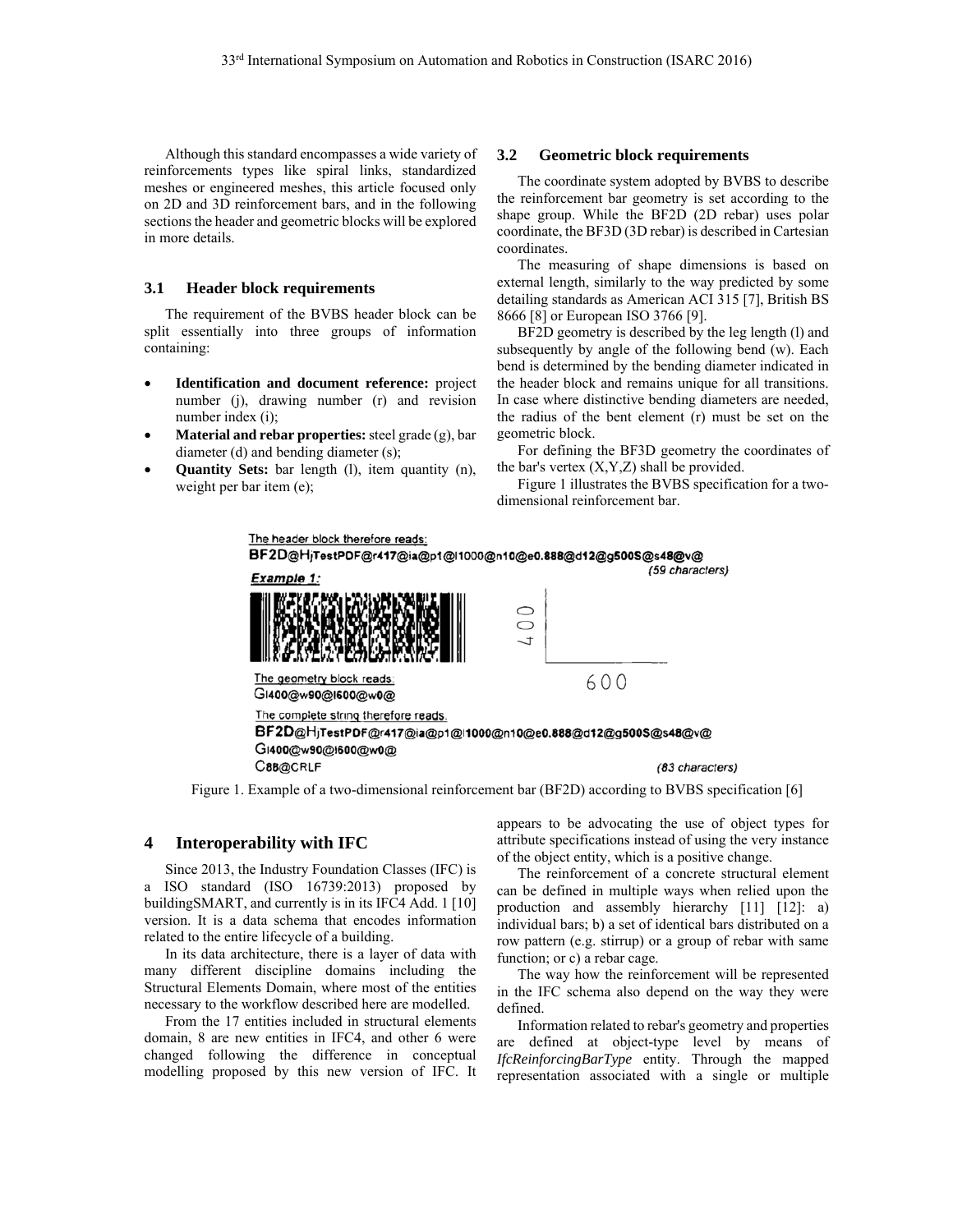*IfcMappedItem*, individual rebars or sets of same rebars can be represented in the object-level occurrence as shown in Figure 2 .

The *IfcReinforcingBar* (attributes changed in IFC4) and *IfcReinforcingBarType* (new in IFC4) entities are the central objects for the discussion in the following sections that presents how the information regarding the header and geometry blocks of BVBS could be represented inside the IFC specification.



Figure 2. Example of a set of the same rebars (stirrup) represented by multiple mapped entities.

## **4.1 Identification and document reference**

Throughout the structural design, several documents are produced. But despite being BIM-based generated, it has some graphic information that presently remains on the authoring BIM tool.

Currently, the design documentation is focused fundamentally in a paper-based format [13]. However, it is possible to produce detailed and placing drawings directly from the 3D coordinated reinforcement models, often using a 2D orthographic projections. Annotation, schedules, 2D details, notes and symbols used on drawing sheets are not explicitly represented in the IFC model.

In order to fulfill the current reference document requirements of BVBS header block it's recommended that reference information of detailing and placing drawings be referenced in the IFC through the *IfcRelAssociatesDocuments* objectified relationship.

This set of documents, issued in printed or digital formats, are extremely important to allow the tracking and reinforcement assembly on site. Though not stored explicitly in the model, external documents can be described on the IFC by means of *IfcDocumentInformation* or have their location, identification, name and description designated by an *IfcDocumentReference* entity.

An *IfcDocumentInformation* captures external document metadata, providing a set of identification and source information, and control information like status revision and data.

The rebar mark identifier (item number) would be provided by the *IfcElement*.*Tag* attribute that is inherited by the *IfcReinforcingBar* entity.

## **4.2 Material and rebar properties**

Before the release of IFC4, in the 2x3 version that is still in use throughout the market, the reinforcement bar proprieties such as steel grade and diameter were described in *IfcReinforcingElement* and *IfcReinforcingBar* entities, respectively.

In IFC4, these values were deprecated and currently the diameter is given by *IfcReinforcingBarType*'s nominal diameter attribute and the steel grade turned to be provide by *IfcMaterial* entity.

Besides the steel grade attribute, defined in *IfcMaterial*, an applicable standard can be appointed as an external reference by *IfcExternalReferenceRelationship* entity. If required, the mechanical properties shall be provided by the set of properties specified in the *Pset\_MaterialSteel*.

Reinforcing bars have standardized sizes and characteristics determined in accordance with national standard (e.g. NBR 7880 in Brazil, ASTM A615 in the US). Besides defining the bar's properties these standards also define the types steel mill rebars produced by a particular country.

The rebar steel mechanical characteristics are defined based on the steel grade (yield strength level) and all bar properties are set based upon the nominal diameter (or bar designator number) given by the standard adopted.

Currently this information is handled asunder by the IFC schema where inherent to bar properties are defined in the context of instance or element type. The ability to link the bar properties via external reference relationship with an applicable standard (by means of *IfcClassificationReference*) together with an *IfcReinforcementBarProperties* entity are possible but nowadays this entity is used for a specify section rebar proprieties on an early design phase defining a required as-design reinforcement.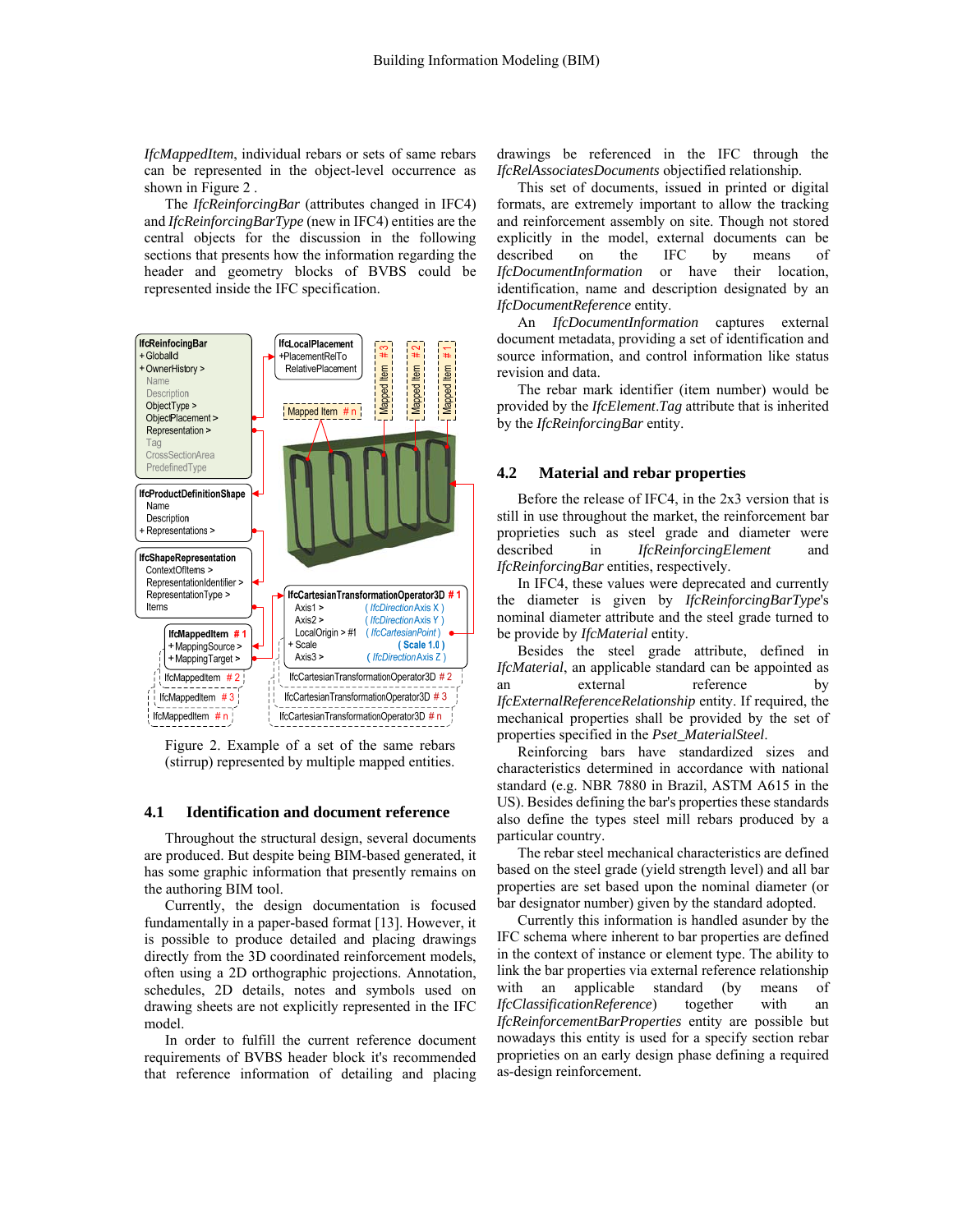This would require disjoin the section's particular properties, as such *TotalCrossSectionArea*, *EffectiveDepth* and *BarCount* attributes, of the standardized rebar's properties. An option could be the creation of a new entity (e.g. *IfcSectionReinforcementBarProperties*) and the subsequent use of *IfcReinforcementBarProperties* entity only to the specific rebar properties.

## **4.3 Quantity Sets**

The quantities associated with the rebar elements are represented by an *IfcElementyQuantity* entity. An objectified relationship between the *IfcReinforcingBar* and the *IfcElementQuantity* is represented by the *IfcRelDefinedByProperties* entity. It is possible to represent one or a row of rebars with the *IfcReinforcingBar*, and the quantities must be calculated accordingly.

Currently, there is a reinforcement quantity definition template in IFC, *Qto\_ReinforcingElementBaseQuantities* that predicts the following base quantity measures: count, length and weight. The *IfcElementQuantity* that contains this data is also related to three specific *IfcPhysicalQuantity* (which is an abstract supertype): *IfcQuantityCount*, *IfcQuantityLength*, and *IfcQuantityWeight*.

These quantities are derived from the physical properties of the elements and related with the global identifier of each instance.

#### **4.4 Geometric representation**

Although it is recommended [5] [10] the use of a swept disk solid as the rebar section, swept along a three dimensional curve (directrix) to define the rebar geometry, the method of how the segments of this directrix will be made is not standardized by the buildingSMART in IFC.

This swept disk solid can be defined by *IfcSweptDiskSolid* entity or its subtype *IfcSweptDiskSolidPolygonal*. While the directrix attribute is defined in *IfcSweptDiskSolid* by an *IfcCurve* type, *IfcSweptDiskSolidPolygonal* require the use of a *IfcPolyline*.

An *IfcCurve* is an abstract entity used to represent curves in 2D or 3D space. This entity is the supertype of many subtypes like lines, polylines, circles and others primitives used to represent bounded and unbounded curves.

The reinforcement bar shape is a curve with finite length composed by straight and arc segments. Although it is possible to use any subtype of *IfcCurve*, some options demand a combination of other IFC entities to describe this composite curve. This fact can affect the size of the models files, compromising the performance and usability of the model.

The subtype *IfcSweptDiskSolidPolygonal*, included in IFC4, allowed an additional fillet radius attribute applied to all transitions of polyline segments requiring only the definition of straight segments of the directrix for a rebar geometric representation which can be a smart choice, especially in case of rebar shapes with standard bending radius.



Figure 3. *IfcIndexedPolyCurve* entity included in IFC 4 Addendum 1 [10]

Also, the current IFC release provided a simplified and more compact way for the geometric representation of composite curves using a list of indexed segments with the employment of the *IfcIndexedPolyCurve* entity, a subtype of *IfcBoundedCurve* (Figure 3).

The use of swept disk solid directrix definition to

drive a geometric shape on fabrication can be considered as a common point for geometric data exchanging.

In deciding the best approach to model or represent reinforcing bars, one must consider that most of the its shapes are produced with the minimum bent diameter determined in accordance to national structural design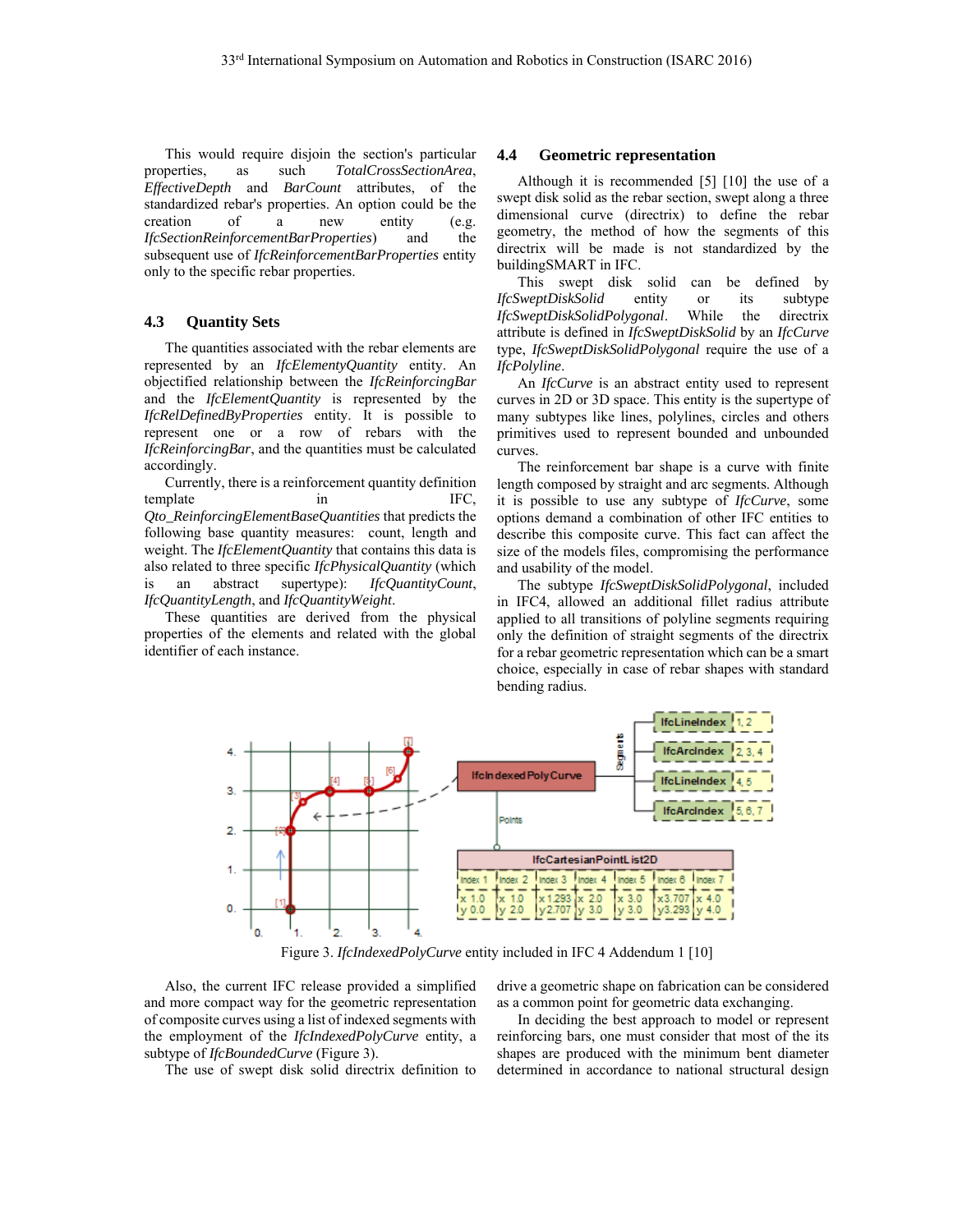standard (e.g. NBR 6118, ACI 318, Eurocode 2) along with reinforcement detailing standards such as ACI 315, BS 8666 or EN ISO 3766. It is generally considered a multiplier of rebar nominal diameter, relative to a structural purpose, to specify the bending machine mandrel diameter.

Due to this, the use of *IfcSweptDiskSolidPolygonal* with fillet radius attribute defined according these standards should be considered, serving almost all cases. This option also favor the bending diameter attribute track down required on BVBS header block.

## **4.5 Geometric representation in BIM authoring tools**

To better illustrate the discussion about geometric representation of structural elements in IFC, a test with three of the most representative authoring BIM tools was conducted: Autodesk Revit 2017, Tekla Structure 2016 and Allplan Engineering 2016.

In order to evaluate the method for geometric representation used by some of the main structural detailing BIM tools, a model was created based on the example of a single reinforcement stirrup present in the IFC4 Add. 1 documentation [14]. In its constant evolution, the new release of the IFC schema included others forms of geometric representation. Nevertheless, these new entities are not supported by the reviewed BIM tools.

The current method used to export reinforcing bars in IFC files, specifically the directrix attribute that establishes the swept disk solid shape, were compared with a new entities released in IFC4 and IFC4 Add.1 with the purpose of verifying their influence in the size of the models files.

Distinctive methods are adopted by the structural detailing BIM tools for define the directrix. In

Table 2 are present the method employed by reviewed BIM tools for a reinforcement bars geometric representation.

Included in the Annex E of IFC4 Add. 1 documentation, the sample E.14.5 uses the new entity *IfcIndexedPolyCurve* to define the swept disk solid directrix. This option allows a simplified and more compact way for describe this stirrup shape, requiring only two lines of an IFC file to describe a composite curve. The first line is used for indexing of the segments (straight and curved) and the second line to define the coordinates of the points, grouped with the use of *IfcCartesianPointList3D*.

The directrix is defined in Autodesk Revit 2017 by *IfcCompositeCurve*, straight segments are defined with *IfcPolyline* and curve segments by *IfcTrimmedCurve* with *IfcCircle* basis curve.

The method adopted by Tekla Structure 2016 also uses an *IfcCompositeCurve* to define the swept disk solid directrix. Both segments which compose the parent curve are defined by *IfcTrimmedCurve* entity by means of *IfcLine* for straight segments and *IfcCircle* for arc segments.

In Allplan Engineering 2016, the directrix is defined only by *IfcPolyline* curve. The segments in curve are discretized in several straight segments with intermediate points of the arc.

| Model        | IFC4 Add. 1 E.14.5           | Autodesk Revit 2017                             | Tekla Structures 2016                           | Allplan                  |
|--------------|------------------------------|-------------------------------------------------|-------------------------------------------------|--------------------------|
|              |                              |                                                 |                                                 | Engineering 2016         |
| Rebar        | <b>IfcReinforcingBar</b>     | <i>IfcReinforcingBar</i>                        | <i>IfcReinforcingBar</i>                        | <i>IfcReinforcingBar</i> |
|              | <i>IfcReinforcingBartype</i> |                                                 |                                                 |                          |
|              | <i>IfcSweptDiskSolid</i>     | <i>IfcSweptDiskSolid</i>                        | <i>IfcSweptDiskSolid</i>                        | <i>IfcSweptDiskSolid</i> |
| Directrix    | <i>IfcIndexedPolycurve</i>   | <i>IfcCompositeCurve</i>                        | IfcCompositeCurve                               | <i>IfcPolyline</i>       |
| Line segment | <i>IfcLineIndex</i>          | IfcCompositeCurveSegment<br>$+$ IfcPolyline     | <i>IfcCompositeCurveSegment</i><br>$+$ IfcLine  | <i>IfcCatersianPoint</i> |
| Arc segment  | <i>IfcArcIndex</i>           | IfcCompositeCurveSegment<br>$+$ IfcTrimmedCurve | IfcCompositeCurveSegment<br>$+$ IfcTrimmedCurve |                          |
| IFC release  | IFC 4 Add 1                  | IFC 2x3 CV                                      | IFC 2x3 CV                                      | IFC 2x3 CV               |

Table 2.Geometric representation of reinforcement bars by reviewed BIM tools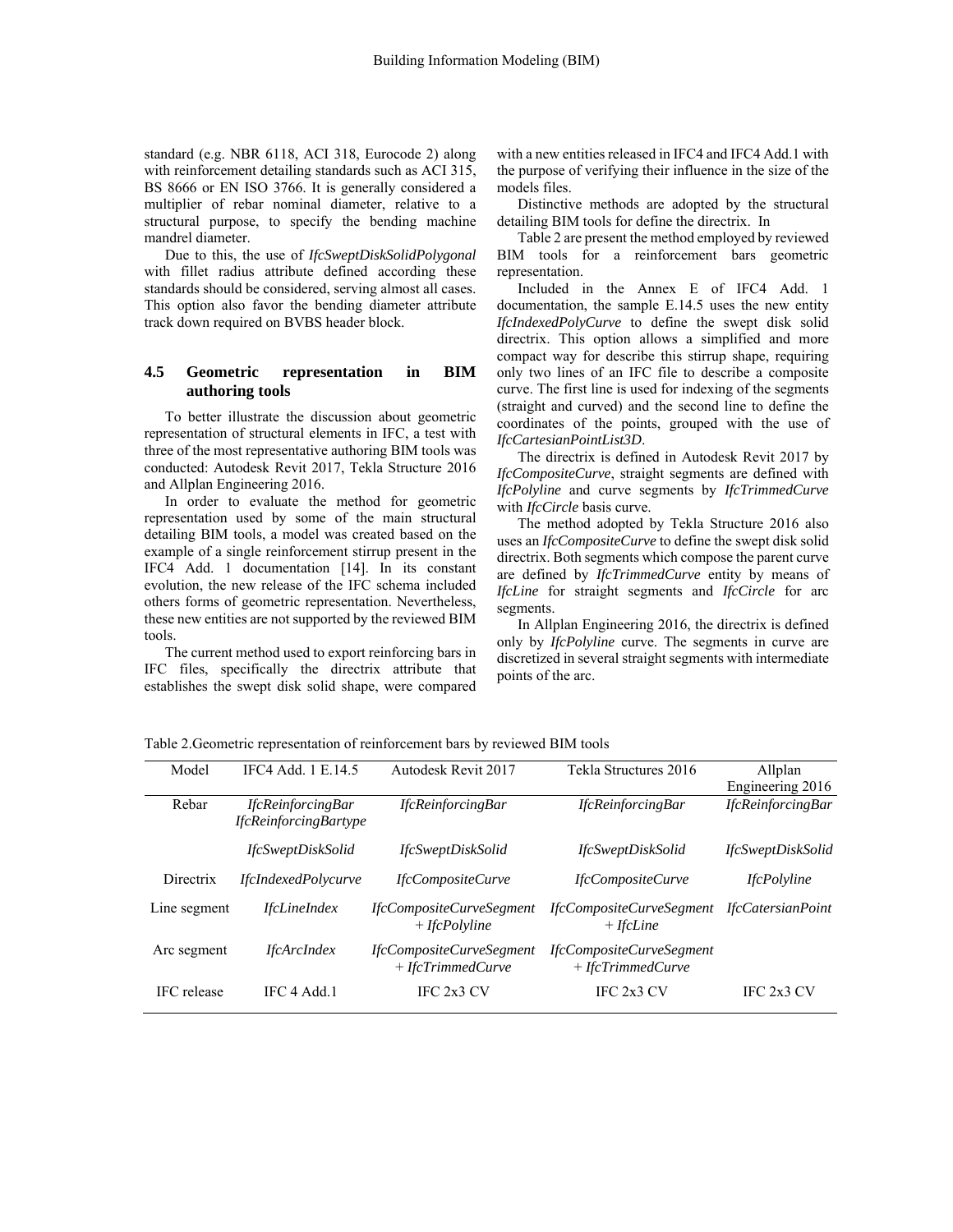## **5 Conclusions**

It is necessary to improve the existing interface of information exchange required by the fabricator and to promote the development of a way that allow a collaboration between rebar supply chain players based on IFC model instead of the current flow based 2D drawings.

 In order to summarize the results, Figure 4 represents the proposal discussed in this article to map the required information content of the BVBS standard into the IFC data schema, in its 4<sup>th</sup> version.

The overview of how the information required by BVBS header block are currently mapped on the IFC schema are shown in Table 3.

In this article, a BVBS-IFC digital interface for the workflow of the rebar cut and bend supply chain was proposed. The principal characteristics of the BVBS standard were shown and a possible mapping inside IFC schema was elaborated and discussed. Particular attention was given to the geometric representation of reinforcement bars in IFC and inside some BIM authoring tools.

The review of some structural detailing BIM tools has shown that distinctive methods of geometric representation are currently used for exporting reinforcement bars in IFC.

IFC4 version incorporated many changes in the structural elements domain, when compared to the previous IFC2x3 version, and these changes helped to solve part of the problems existent in the structural design workflow. The use of IFC object-type on reinforcement domain (included in the IFC4) simplify the representation of structural elements and its assemblies, allowing the reuse of common characteristics shared by similar rebar occurrence. But some issues still exist, which must be addressed in the future development of IFC schema.



Figure 4. BVBS requirements map in IFC 4 Addendum 1